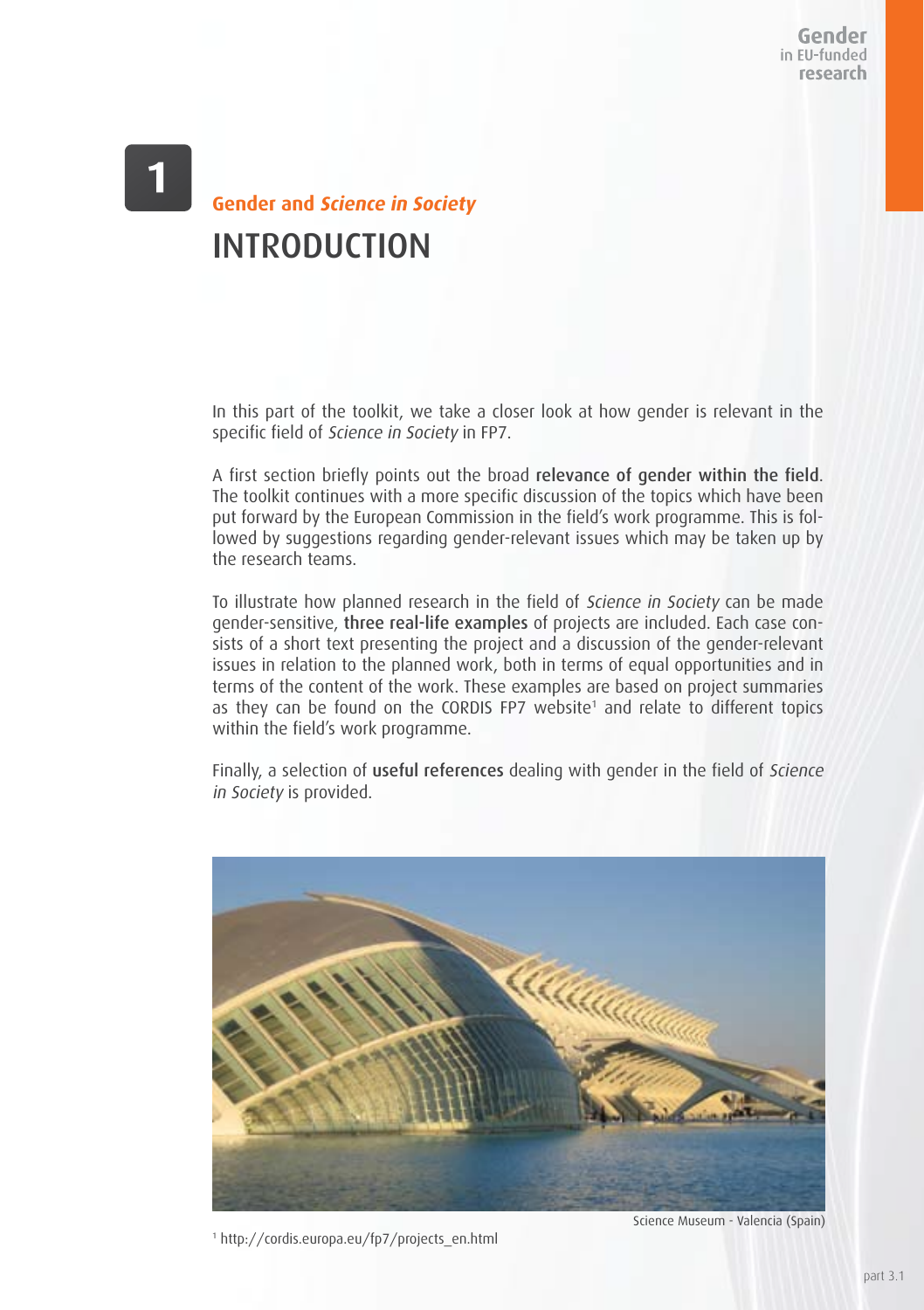## GENDER AND THE SCIENCE IN SOCIETY FIELD **Gender and Science in Society**

### **FP7 Science in Society objective**

With a view to building an effective and democratic European knowledge-based society, the aim of the 'Science in society' research field is to stimulate the harmonious integration of scientific and technological endeavour and associated research policies into European society.

### **How is gender relevant to this field?**

All activities under this theme are directly related to society. Human constructs, mechanisms and/or relations are the subject of the work. For this reason, there is a gender dimension to all activities and to all research that is undertaken in the Science in Society field.

## **Science in Society work programme**

The initiatives undertaken in this field will provide support to:

### A more dynamic governance of the relationship between Science and Society

- Better understanding of the place of science and technology (S&T) in society
- Broader engagement to anticipate and clarify political, societal and ethical issues
- Strengthening and improving the European science system
- The evolving role of universities

### Strengthening potential, broadening horizons

- Strengthening the role of women in scientific research
- Supporting formal and informal science education in schools as well as through science centres and museums and other relevant means
- Reinforcing links between science education and science careers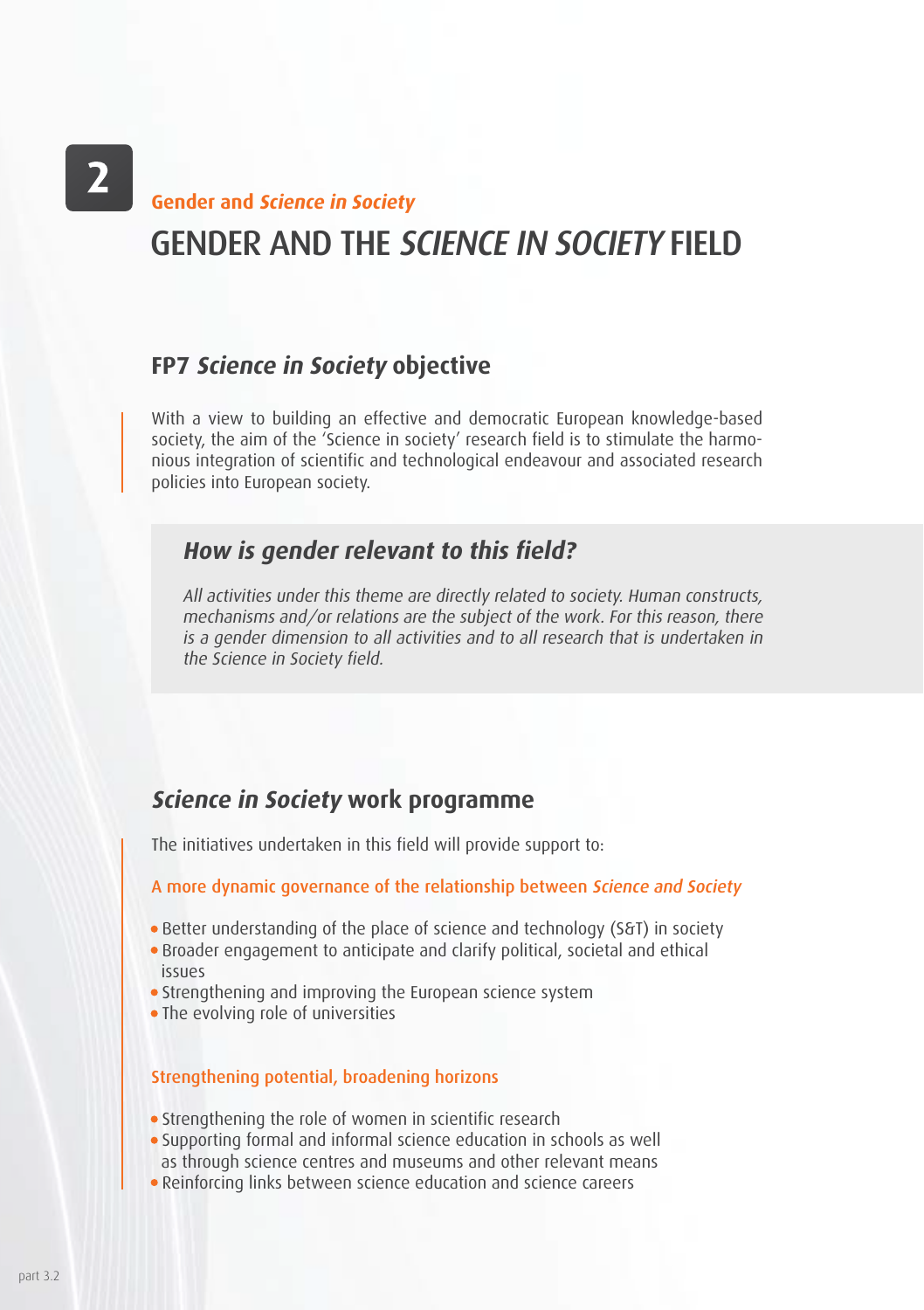#### Science in Society communication

- Encouraging a European dimension at science events targeting the public
- **Science prizes**

Transnational cooperation among National Contact Points (NCPs) for Science in Society.

### **How is gender relevant to these topics?**

#### A more dynamic governance of the relationship between Science and Society

Efforts towards broader public engagement, stakeholder participation, deliberative processes, etc. should ensure that men and women have equal access to such processes, that there is a balanced participation of men and women, and that men's and women's concerns, needs and opinions are taken into consideration equally.

Ethics in science and technology: ethical considerations and decisions are underpinned by moral values and norms which are acquired, different in differ ent societies, changing over the course of time, and which might differ for men and women. Ethical decisions concern women's and men's lives and due consideration of how ethical decisions affect these differently is needed. The composition of ethical committees can be subject to analysis: is there gender knowledge available in ethical committees? Is there a sex-balanced composition? Also the protocols following which ethical decisions are taken are likely to be gender-biased if gender issues are not formally addressed in the ethical considerations.

To strengthen and improve the European science system, the gendered nature of its architecture, structures, processes and underlying values deserves to be explored and addressed. Gender equity is a precondition for a strong European science system.

Through the reform and modernisation of universities, the role of women in building a strong knowledge-based society will be strengthened. In this process, their models of governance and decision-making, human resources management, accountability to society, social role and community engagement should be reviewed in light of improving gender equality.

The place of gender studies within universities and their close relevance to strengthening scientific knowledge are also a key issue in the context of the reform and modernisation of universities.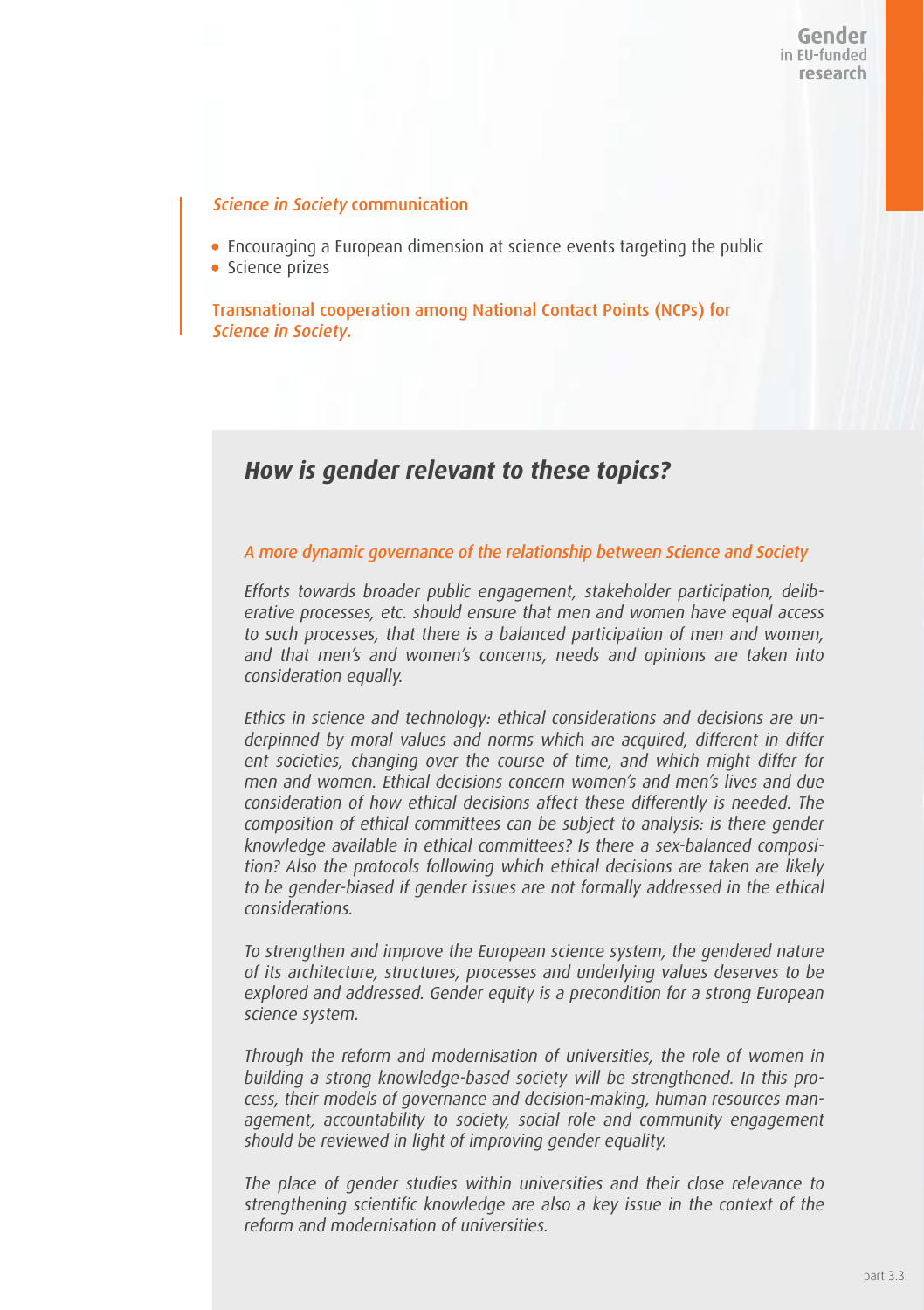#### Strengthening potential, broadening horizons

All activities under this topic need to pay attention to the differential positions of girls and boys in education in general, and science education in particular; to the gendered image of certain scientific fields (where a degendering process should therefore be pursued); to breaking down stereotypical representations of the research profession; to fostering equal access of both sexes to all fields of science education and to accommodating both men and women in the profession so that both sexes can develop a scientific career without being hindered by 'glass ceilings', 'sticky floors', or 'glass walls'…

#### Science and Society communication

- A particular effort should be made to ensure that in 'communicating science', gendered and stereotypical images of science and the research profession are broken down; communication about science and about research results can include relevant findings on sex and gender differences, and results of genderspecific research shall be communicated.
- Science prizes: the consideration of gender in a specific piece of research and the 'participation of women' in the research team should be criteria for the nomination and award of science prizes. Earlier research<sup>2</sup> has shown that where these are not considered, gender bias occurs in the award of prizes.

<sup>&</sup>lt;sup>2</sup> Mergaert, L. (2008), Monitoring progress towards Gender Equality in the 6th Framework Programme - Synthesis Report: Science and Society, Citizens and governance in a knowledge-based society, European Commission, Brussels.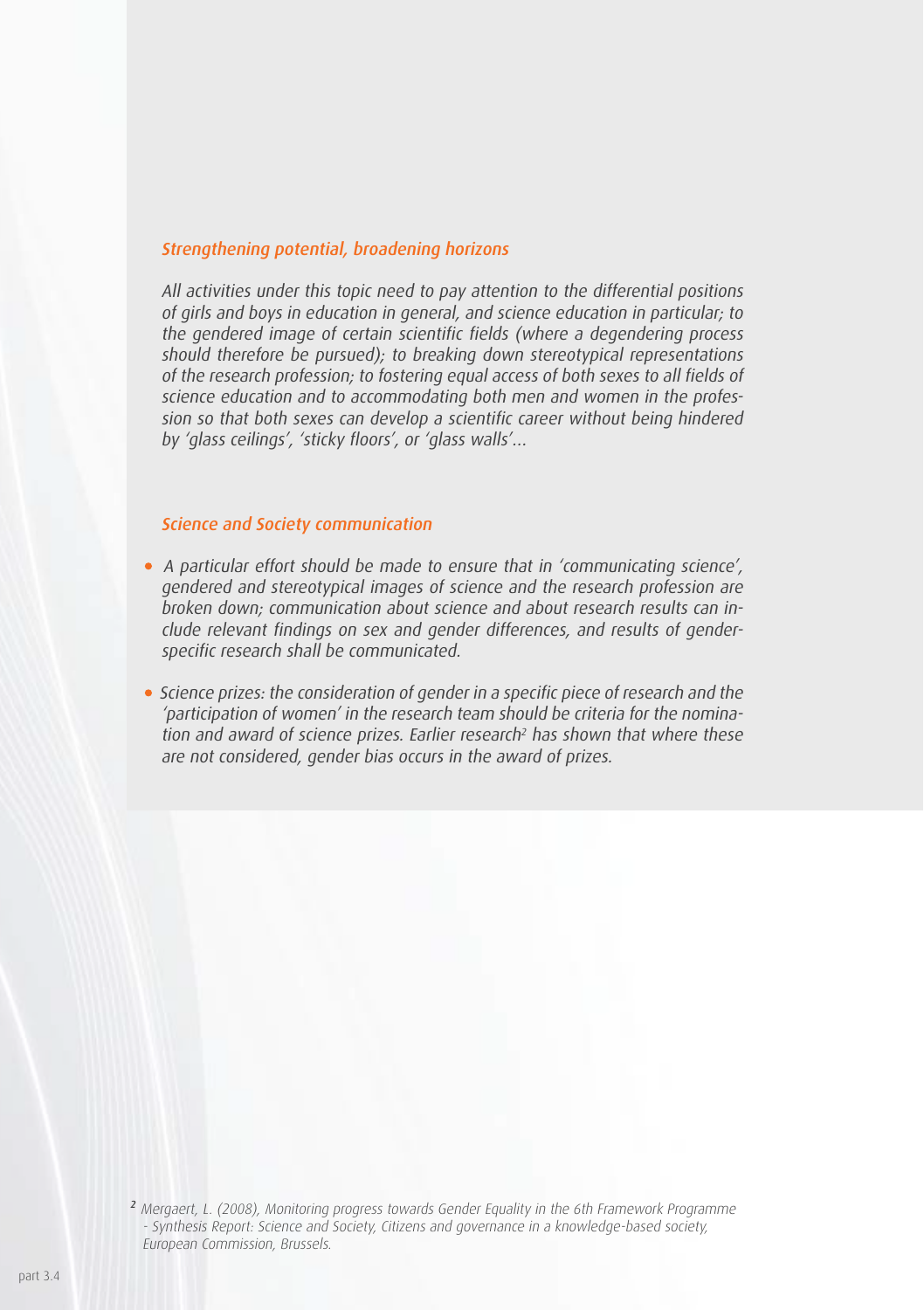Gender in EU-funded research

# $\overline{\mathbf{3}}$

## THREE EXAMPLES **Gender and Science in society**

## Case 1 Awareness of the marine environment

## Project outline

More than 70% of the globe is covered by water, and Europe itself is bordered by four different water basins (the Atlantic Ocean/North Sea, the Mediterranean Sea, the Baltic Sea and the Black Sea). These have been shaping and influencing Europe's cultural, social and economic heritage since ancient times. Oceans are appealing and fascinating, and this makes them ideal tools for engaging and communicating with the public at large (irrespective of age), even on complex and distant themes.

#### The project's aims are:

- to ensure visibility and dissemination of research results to civil society
- to enable the public to express its views and concerns about science
- to promote science among the young
- to strengthen European citizens' sense of participation in Europe through their direct involvement
- to develop a European awareness of the marine environment, including cultural and technological aspects
- to promote a regional approach within the broader European context

Our consortium is composed of science museums/aquariums and research centres, located on the coasts of the four different European basins. Partners will act within a European network based on information and communication technologies.

#### Our project will undertake the following actions:

- selection of marine-related topics to be addressed by each partner taking into account both a shared/European and a specific/regional approach
- cooperation between science centres and science museums/aquariums to develop each topic and set up interactive exhibitions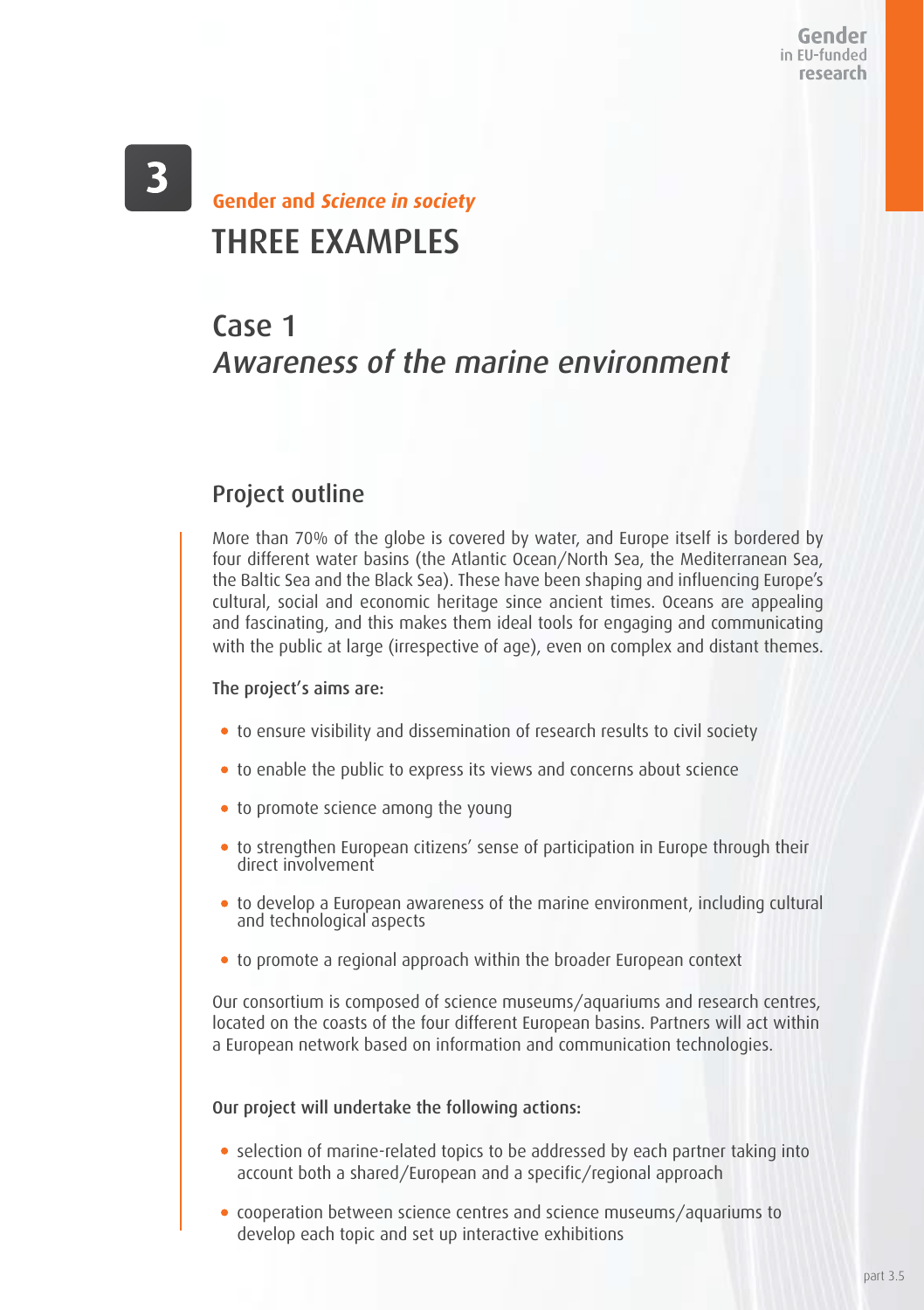- direct engagement of the public at large following a bottom-up approach to science communication
- broad-scale use of information and communication technologies to ensure connectivity in the network and openness to the widest possible audience
- museum exhibitions and marine-oriented external events, made available directly or on the web



### Identification of relevant gender issues

#### Equal opportunities for women and men

It is important to ensure an acceptable gender balance in the project team, both overall and within each partner organisation involved. As women might be underrepresented in these organisations, the project can offer an opportunity to question and address the reasons and mechanisms underpinning this under-representation.

#### Gender in the project content

Gender is relevant in different ways for this project. Considering the various aims of the project:

- to ensure visibility and dissemination of research results to civil society: the ways to best reach men might be different from those to reach women.
- to enable the public to express its views and concerns about science: the most appropriate ways to do so might be different for men and women; views and concerns about science differ according to gender.

#### to promote science to the young:

'The young' consist of boys and girls and each group might have different views and opinions about science, which requires differentiated promotion strategies.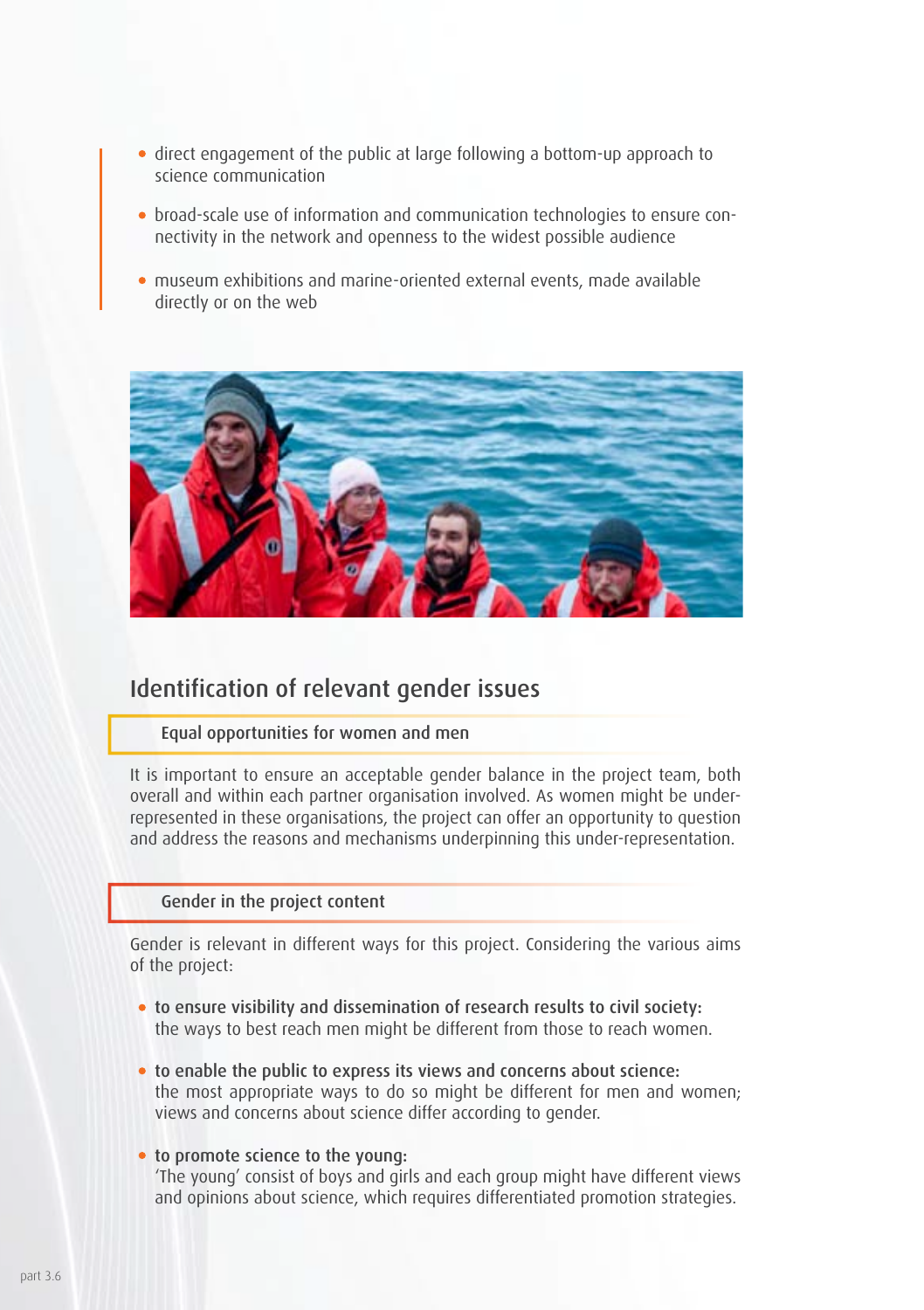to strengthen European citizens' sense of participation in Europe through their direct involvement:

The group of 'European citizens' consists of men and women. Overall there are significant differences in the rate of participation and involvement in Europe between men and women. For this objective to be realised, it is thus appropriate to take existing differences into account in the design of approaches for involving men and women respectively.

 to develop a European awareness of the marine environment, including cultural and technological aspects:

Here again, given the images of science that women and men have, it makes sense to consider these.

Below are some relevant questions in relation to the proposed actions:

- selection of marine-related topics to be addressed by each partner taking into account both a shared/European and a specific/regional approach: It is important to ensure that the choice of topics is equally appealing to both men and women, so that the interest of both sexes is triggered. To realise this, it makes sense to unravel the mechanism of the process: who selects the topics, based on which criteria? Are women involved in this process?
- cooperation between science centres and science museums/aquariums to develop each topic and set up interactive exhibitions: For the presentation of topics, as well as for the interactive exhibitions, care should be taken not to reproduce gender stereotypes or gendered images of science (e.g. visuals should include both men and women, language should be gender-neutral).

Presentations and exhibitions should address both men's and women's interests and questions, to address the public in its entirety.

 direct engagement of the public at large following a bottom-up approach to science communication:

The 'public at large' consists of men and women and it is likely that the readiness to engage in science communication differs between them. How will the project ensure that both groups engage in communication and that the contributions of both are equally considered?

 broad-scale use of information and communication technologies to ensure connectivity in the network and openness to the widest audience: There are important gender differences in the use of ICT. By relying heavily

on such technologies for communication with and dissemination to the target groups, the risk is real that women will be reached less. The means of dissemination thus contain a gender bias, seriously hindering the project from reaching the 'widest possible audience'.

 museum exhibitions and marine-oriented external events, made available directly or on the web:

Again, it is important to avoid a gender bias in the public attracted by the exhibitions and external events.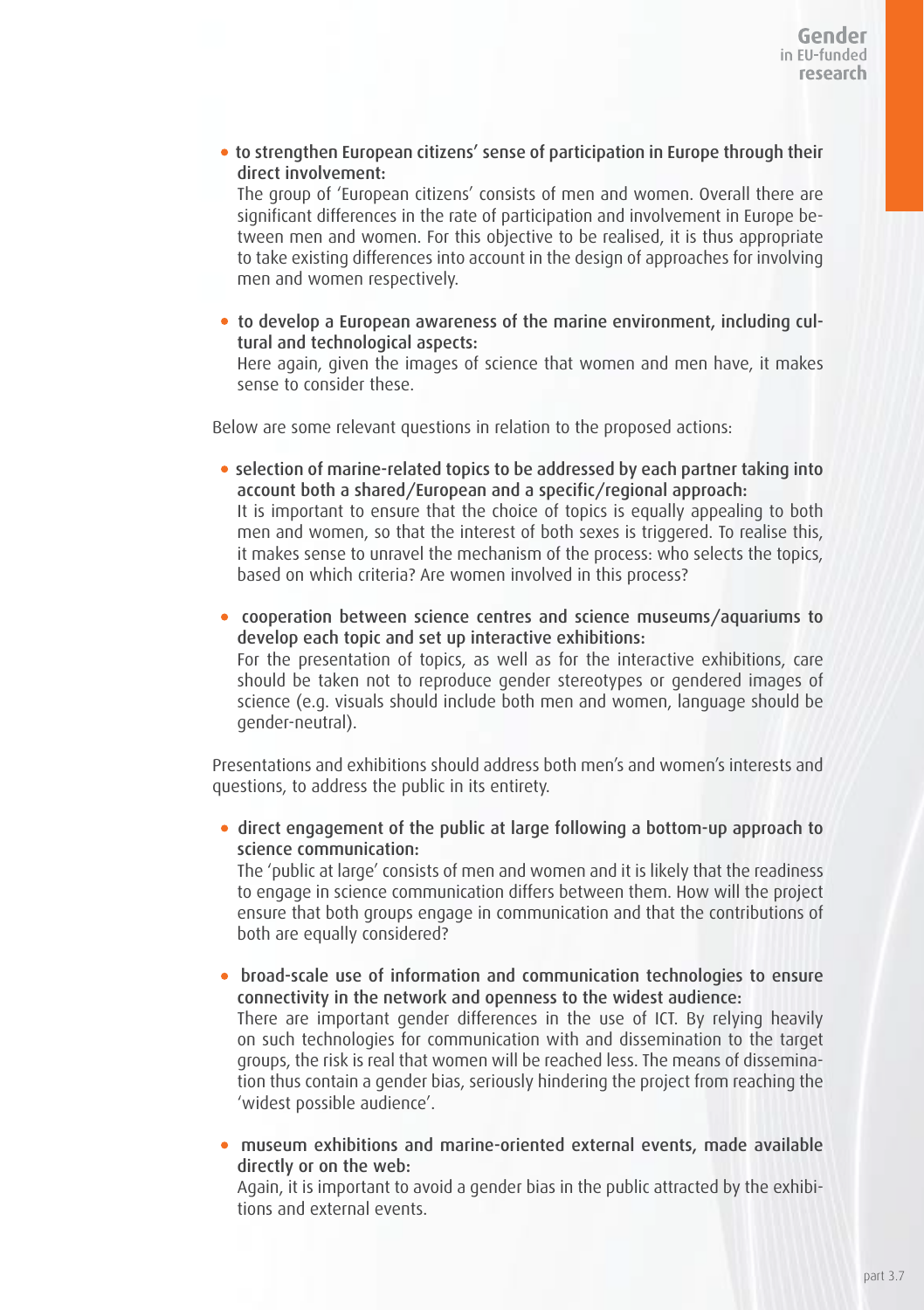## Case 2 Civil society involvement in sustainable development

### Project outline

Although the participation of civil society is considered crucial for the implementation of ambitious sustainability strategies such as the EU Sustainable Development Strategy (EU SDS), many implementation programmes and activities do not yet consistently involve players from this field. Instead, they focus more on business actors or researchers.

This project will address this gap by designing deliberative processes on sustainable consumption and production in the demand areas of food, housing and mobility. This will allow civil society organisations to be actively involved in identifying research needs. Such deliberative processes can be defined as forums and mechanisms for involving stakeholders from civil society through information exchange, open discussions and continuous feedback on decision-making regarding research agendas and political actions in the areas of sustainable consumption and production.

The project will focus on three demand areas (food, housing and mobility) that are responsible for 70 per cent of environmental damage in the EU.

During the project, three workshops will be organised: one in each of the demand areas. There will also be an opening and a closing conference. An EU strategy workshop will involve personnel from the European Commission and from the European Environment Agency to draw conclusions and plan follow-up actions. An online platform will host an ongoing and open dialogue.

The project will last 18 months. The consortium consists of three internationally renowned research centres with expertise in the field of sustainable consumption and production.

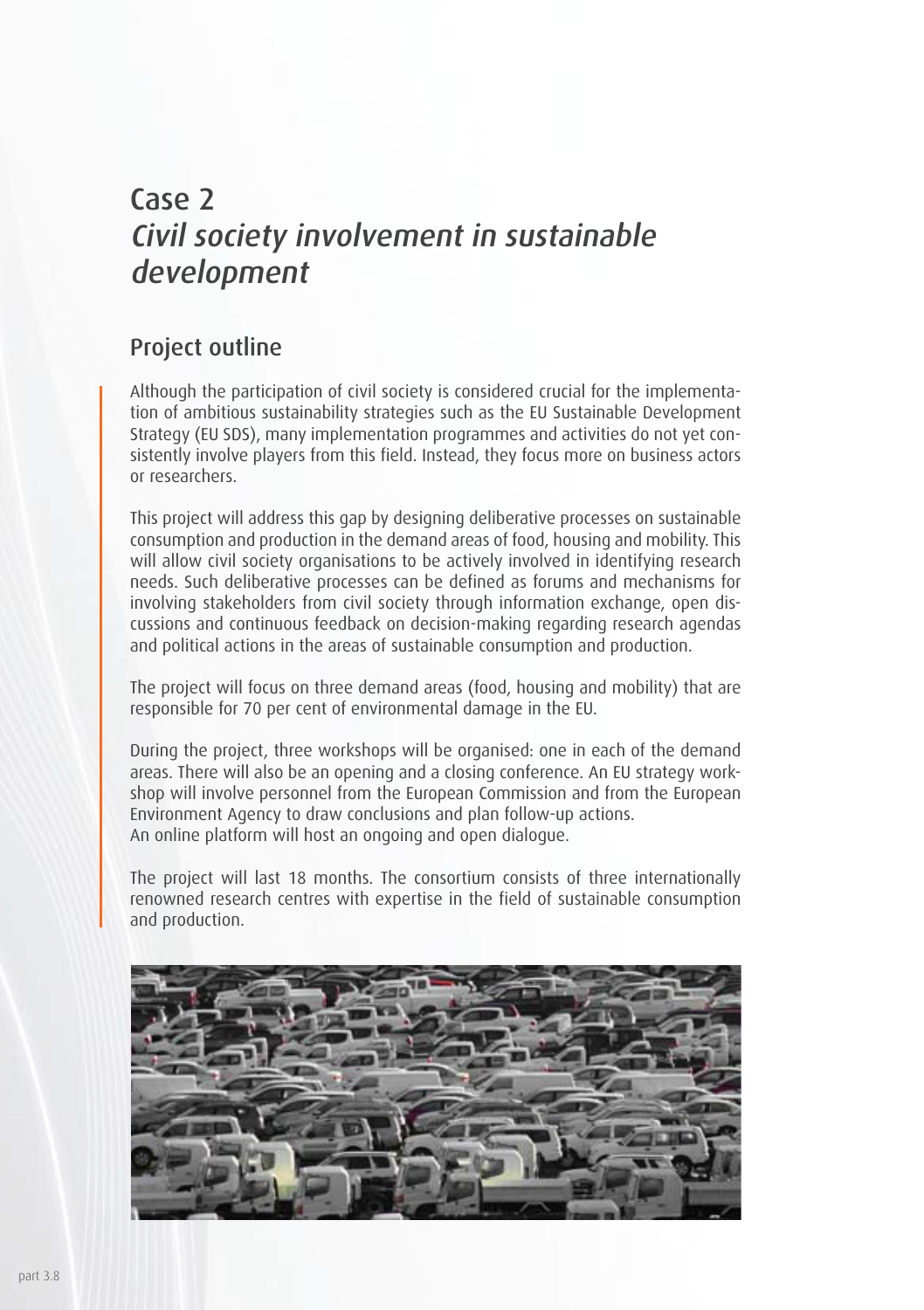### Identification of relevant gender issues

#### Equal opportunities for women and men

Given the strong gender relevance of the planned work, the project would benefit from the involvement of a researcher with gender expertise.

#### Gender in the project content

A substantial body of knowledge exists on gender differences in the areas of food, housing and mobility. This knowledge can provide useful input to the planned work.

Indeed, as society attributes different roles to men and women, their needs and interests in the areas of food, housing and mobility are different and their respective 'research needs' are likely to be very different too. Deliberative processes designed to involve civil society stakeholders in the decision-making process regarding the research agenda on these themes should thus ensure that these differentiated needs of men and women are taken into consideration equally. It is important that the deliberative processes are set up in such a way that men and women can participate equally in them, that their participation is balanced and that their respective needs are equally identified and valued. Representatives from women's organisations should be actively involved in the consultation process.

Relevant questions for the project team are:

- How will the consortium ensure that the civil society organisations that will be involved in the deliberative processes represent both men's and women's interests?
- Will gender differences be explicitly addressed in the discussions and during the workshops and conferences?
- Will the consortium achieve a balanced representation of men and women among the participants and speakers in workshops and conferences?

It could be a very interesting idea to organise a workshop (or dedicate part of a workshop) to gender differences in the fields of food, housing and mobility, and the extent to which these are currently addressed by the research agenda.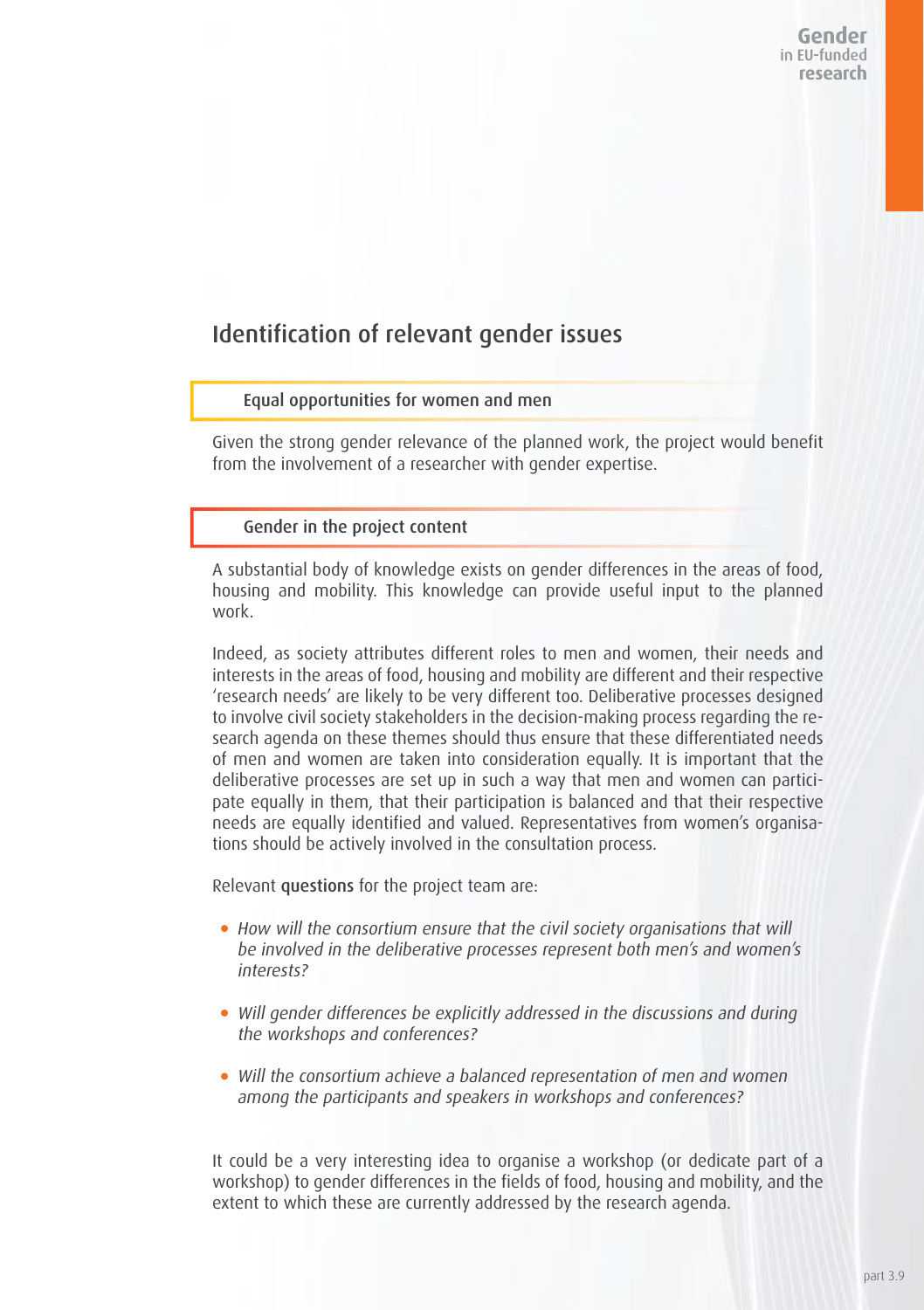## Case 3 Multi-stakeholder dialogue on nanosciences and nanotechnologies

### Project outline

The project will support the establishment of a multi-stakeholder dialogue on the regulation and governance of nanosciences and nanotechnologies (NS&T). It will seek to involve the scientific, institutional and industrial communities, as well as the general public, in the dialogue.

The aims of the project are to articulate consensus and absence of consensus between the various stakeholders, to sustain a European debate between them, and to foster the development of a shared frame of knowledge, objectives and actions so that constructive and practicable regulatory solutions can be defined toward the responsible development of NS&T.

The activities of the project will be spread over 28 months and geared around four key actions:

- Analysis and review of existing and proposed regulatory processes, identification of stakeholders
- Collection and analysis of stakeholders' positions and needs
- Development of an appropriate proposal for a governance plan
- Communication and dissemination of information on the project and NS&T governance: a project website and newsletter, national workshops, a mid-term international workshop and a final international conference will be organised

Following a deliberative process, the action will lead to a proposal for a governance plan for the responsible development of NS&T at European level and beyond. The governance plan will include recommendations for future research, policy actions, and cooperative research processes for the next five years.

The project brings together six partners from six countries, covering all main European geographical areas (north, east, centre, south). Consortium partners have a longstanding experience in NS&T, in Science and Technology assessment, in consultation processes, in the analysis of technological and societal issues and in communication, and have already established relations with many relevant stakeholders.

The project will support the European Commission, EU policy-makers and stakeholders in designing a European model which ensures that the development of NS&T takes place responsibly and to the benefit of individuals and society.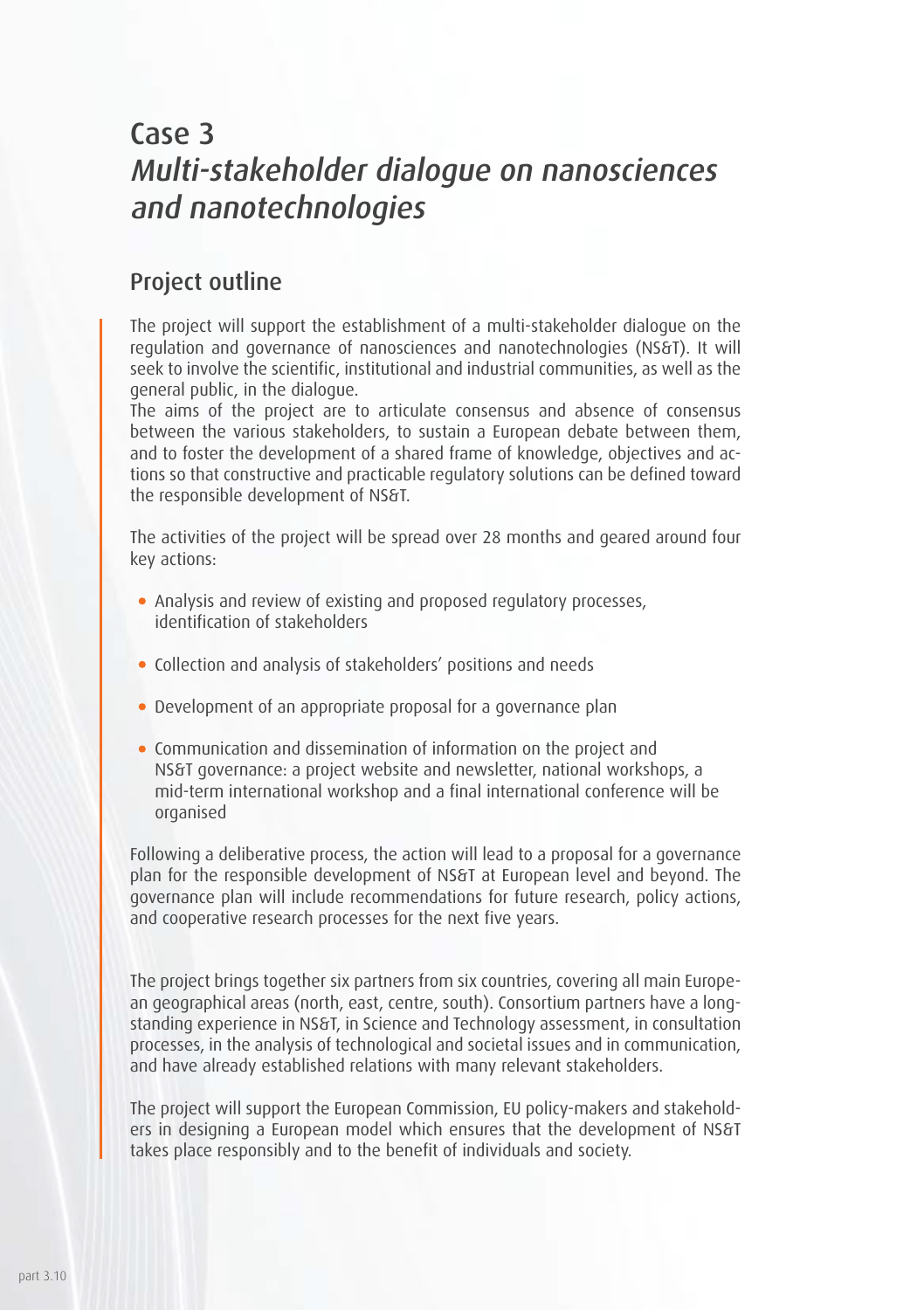

## Identification of relevant gender issues

#### Equal opportunities for women and men

Given the gender relevance of the planned work, it would be good to ensure the availability of gender expertise within the project. If gender expertise is not present in the partner organisations, involving an external expert could be considered.

#### Gender in the project content

The goal of the project is to involve all relevant stakeholders in the dialogue concerning governance in the field of nanosciences and nanotechnologies. To ensure that the governance plan that will be developed leads to equitable outcomes for all, the interests, needs and concerns of both sexes are to be valued and addressed equally. It is therefore important to ensure that men's and women's interests, needs and concerns can be expressed and are considered equally in such debates<sup>1</sup>

In this respect, the following questions can be asked of the project team:

- How will the team verify that the mechanisms set up for dialogue and debate have not built-in gender biases?
- How will the team seek and ensure the involvement of both men's and women's participation in the dialogues?
- Will there be criteria and indicators in place to monitor the respective stakeholders' participation in and contributions to the dialogue?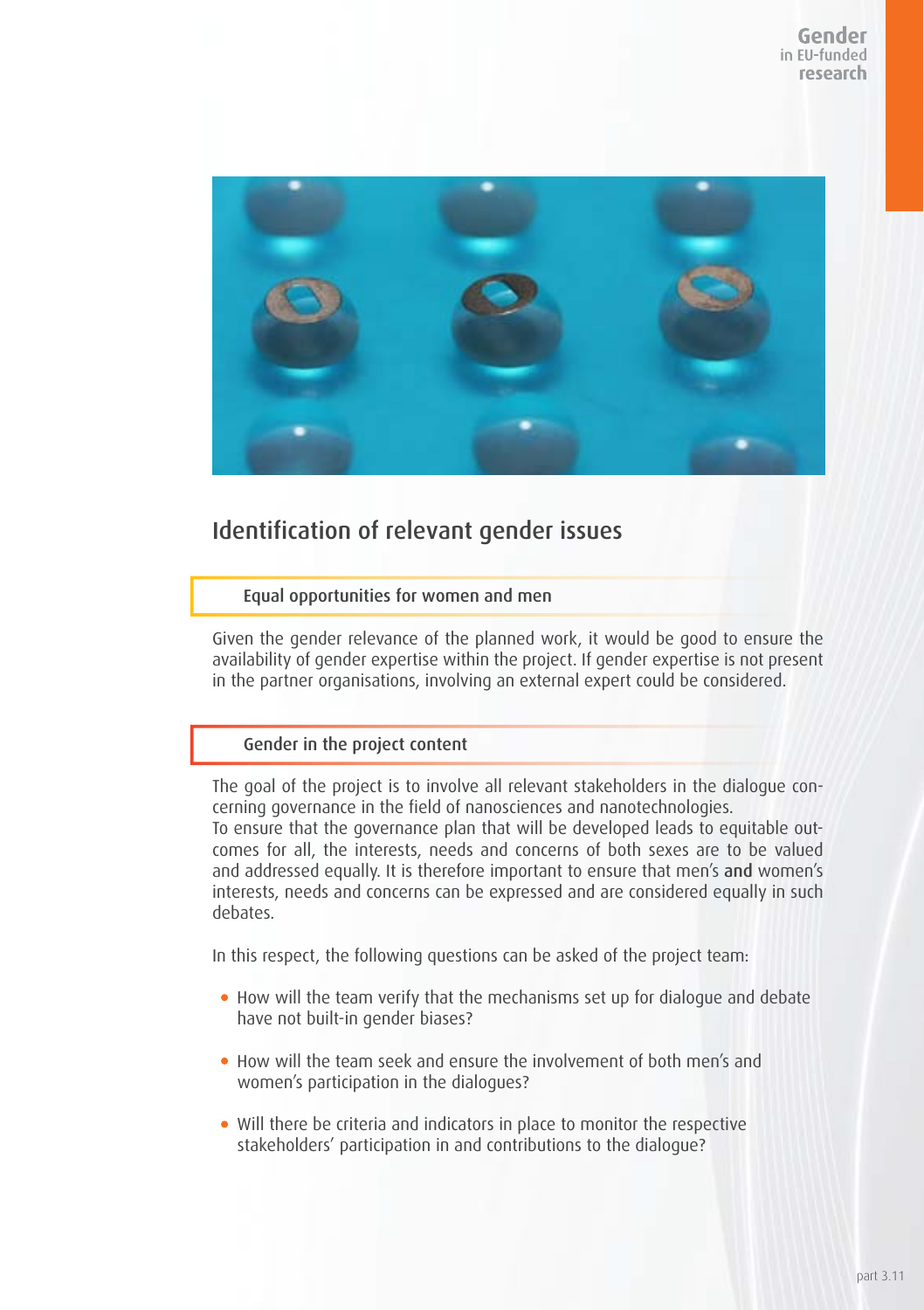The team should be careful to avoid the debates themselves setting off from gender stereotypes or gendered assumptions, or even from the assumption that nanosciences and nanotechnologies are a 'gender-neutral' domain. It would even be a very good idea to openly seek to identify possible gender differences in needs, attitudes, etc. among the sexes towards the NS&T field. Addressing these explicitly in the governance plan would enhance its democratic value, while usefully contributing to the development of gender knowledge in NS&T.

While the dissemination actions that are planned are comprehensive, both men and women are to be reached equally through these actions. It is therefore important to carefully consider the channels that will be used to promote the website, newsletter, workshops and conference. The project may also contribute to breaking down gender stereotypes, e.g. by using gender-atypical visual materials in its publications.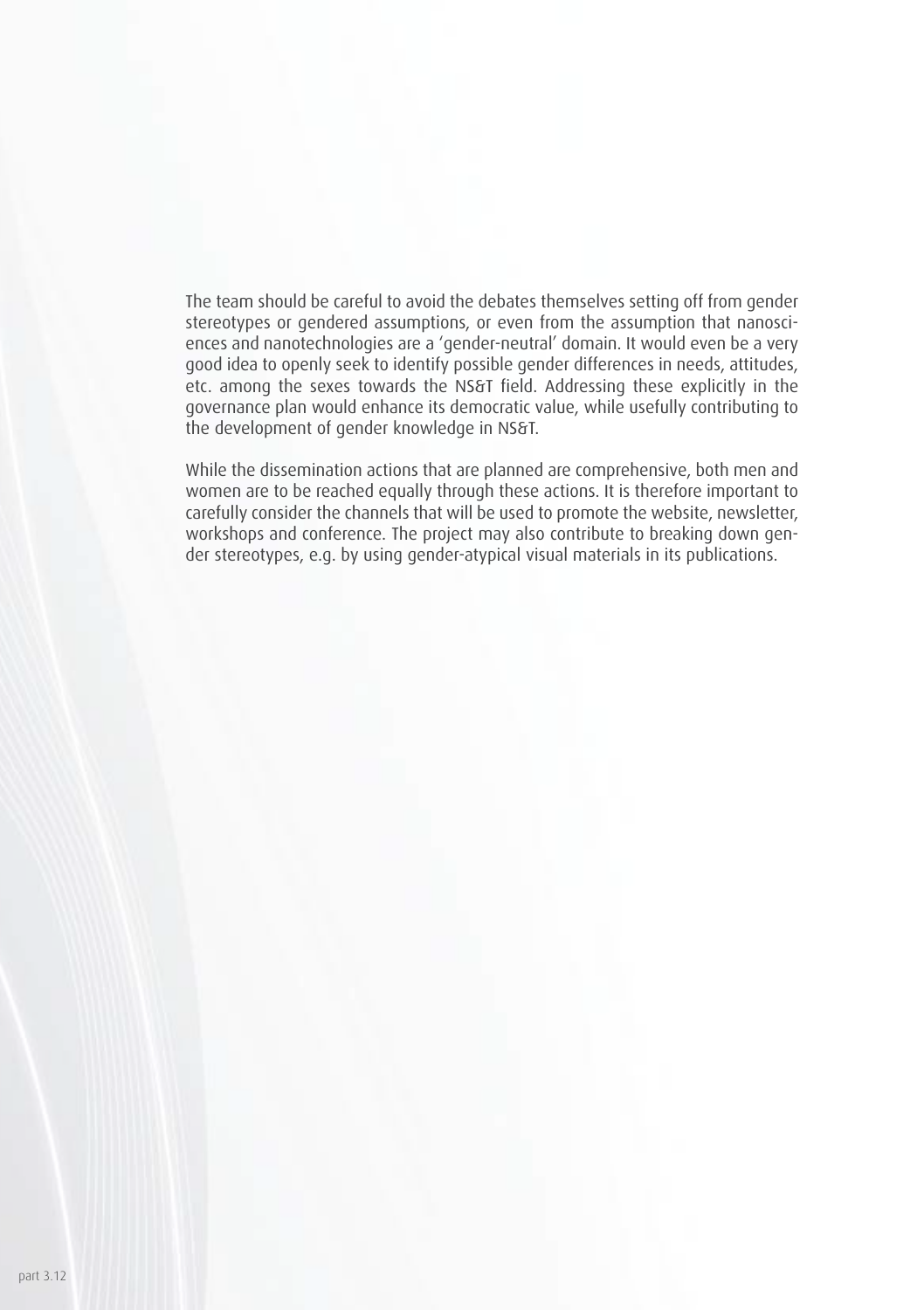**Gender and Science in Society**

## USEFUL READING

Adam, A. (2000), Gender and computer ethics in ACM SIGCAS Computers and Society, 30(4 ).

Bartsch, I., Lederman, M. (2000), The gender and science reader, Routledge, London.

Brooks, A., Mackinnon, A. (2001), Gender and the restructured university, Changing Management and Culture in Higher Education, The Society for Research into Higher Education & Open University Press, Buckingham.

Centre for Environmental Risk (2003), Public perceptions of risk, science and governance, http:// www.sci-soc.net/NR/rdonlyres/E8593E79-E645-4592-9EB2-72E71547DC5A/330/Mainreport.pdf (6.04.2009).

Cukier, W., Shortt, D., Devine, I. (2002), Gender and information technology: implications of definitions in ACM SIGCSE Bulletin, 34(4):142-8.

Baker, D. (2002), Where is gender and equity in science education? in Journal of Research in Science Teaching, 39(8):659-63.

Frietsch, R., Haller, I., Funken-Vrohlings, M., Grupp, H. (2009), Gender-specific patterns in patenting and publishing in Research Policy, 38(4):590-9.

Hamington, M., Miller, D.C. (2006), Socializing care: feminist ethics and public issues. Lanham: Rowman and Littlefield.

Heilman, M., Wallen, A.S., Fuchs, D., Tamkins, M. (2004), Penalties for success: Reactions to women who succeed at male gender-typed tasks in Journal of applied psychology, 89(3):416-27.

Hughes, G. (1998), Marginalization of Socioscientific Material in Science-Technology-Society Science Curricula: Some Implications for Gender Inclusivity and Curriculum Reform in Journal of Research in Science Teaching, 37(5):426 - 40.

Mergaert, L. (2008), Summary Report: Science and Society - Monitoring progress towards Gender Equality in the Sixth Framework Programme, European Commission.

Moerman, C.J., Haafkens J.A., Soderstrom, M., Rasky, E., Maguire P., Maschewsky-Schneider, U., et al. (2007), Gender equality in the work of local research ethics committees in Europe: a study of practice in five countries in Journal of Medical Ethics, 33(2):107-12.

Sadker, D. (1999), Gender Fauity: Still Knocking at the Classroom Door in Educational Leadership. 56(7):22-6.

Valian, V. (1998), Why so Slow? The Advancement of Women, MIT, Cambridge Ma.

Valian V. (2009) Beyond Gender Schemas: Improving the Advancement of Women in Academia. Hypatia, 2005;20(3):198-213.



For further information and useful links, please consult the Gender in Research Toolkit and Training website under www.yellowwindow.com/genderinresearch.